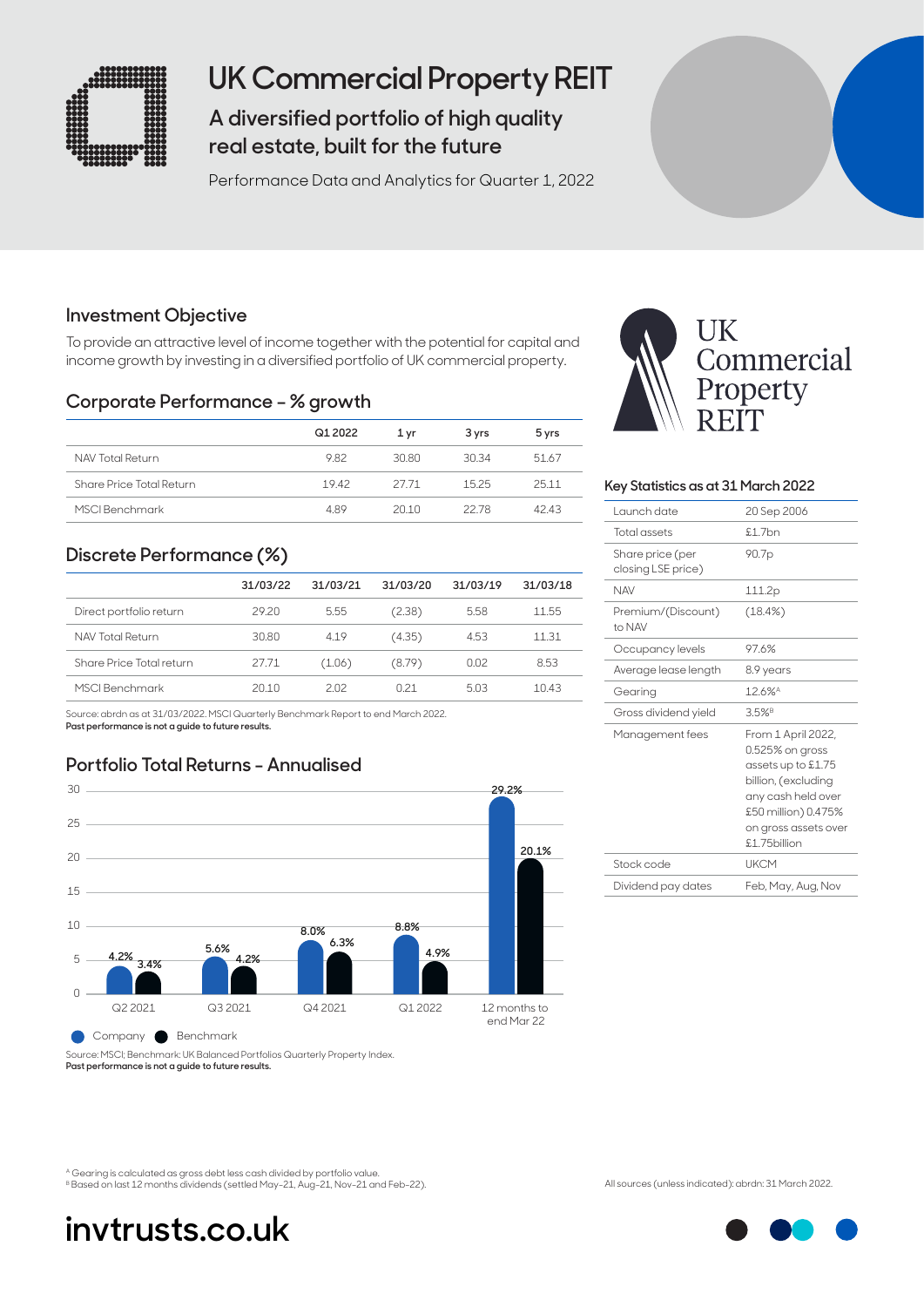# **UK Commercial Property REIT**

## **Sub Sector Weightings**



### **Lease Expiry Profile (% of Portfolio Income)**



### **Market Commentary**

### **Economic outlook**

- . GDP grew by 0.1% month-on-month to February 2022, down from 0.8% in January, according to the latest data published by ONS. Growth in GDP for February was predominantly driven by strong recovery in travel agencies, tour operators and hotels as consumers become more confident booking holidays in the UK and abroad. Tour operation and accommodation output grew by 33% and 23%, respectively. This was partially offset by a reduction in Covid-19 Test and Trace vaccination programmes. This was a major contributor to UK GDP growth at the start of the year but contributed to a 5.1% contraction across the health sector in February.
- . UK GDP growth is expected to weaken from here as the recovery in consumer spending fades, largely as a result of a squeeze on consumer household incomes in light of the inflationary pressures. Growth is likely to slow sharply through this year, albeit at a rate above trend. Indeed, aRI forecasts UK GDP growth of 3.8% in 2022, before moderating to 1.1% in 2023.
- . UK inflation rose to 7.0% in the year to March 2022, up from 6.2% in February. The most recent reading exceeded the 6.7% forecast by economists polled by Reuters and marks the highest level of consumer price index inflation since March 1992 as higher fuel, energy and food prices continued to put upward pressure on the inflation rate. aRI expects inflation to reach a peak of 8.5% in April 2022, before falling back to reach 6.2% by the end of 2022. Inflation is expected to remain higher for a more prolonged period, largely as a result of rising prices in the wholesale energy markets.

### **Top 10 holdings**

|                                       | Location              | <b>Value Band</b> |
|---------------------------------------|-----------------------|-------------------|
| Ventura Park.<br>Radlett              | Radlett               | Over £100m        |
| Hannah Close,<br>Neasden              | London                | Over £100m        |
| Dolphin Est,<br>Sunbury-on-<br>Thames | London                | Over £100m        |
| <b>Hatfield Business</b><br>Park      | Hatfield              | £70-£100m         |
| Phase II Newton's<br>Court            | Dartford              | $$70 - $100m$     |
| Wellington<br>Parkway                 | Lutterworth           | $£50 - £70$ m     |
| Junction 27 Retail<br>Park            | l eeds                | £50-£70m          |
| <b>Emerald Park East</b>              | <b>Bristol</b>        | $£50 - £70$ m     |
| The Rotunda                           | Kingston on<br>Thames | $£30-£50m$        |
| Centrum 260                           | Burton<br>upon Trent  | $£30-£50m$        |

## **i**

### **Factsheet**

Receive the factsheet by email as soon as it is available by registering at www.invtrusts.co.uk/#signup www.ukcpreit.com

## $\mathcal{C}$

**Contact**

**Private investors**  0808 500 0040

### **Institutional investors**

[InvestmentTrustInvestorRelations-UK@](mailto:InvestmentTrustInvestorRelations-UK%40abrdn.com?subject=) [abrdn.com](mailto:InvestmentTrustInvestorRelations-UK%40abrdn.com?subject=)

+44 (0)20 7463 5971 +44 (0)13 1222 1863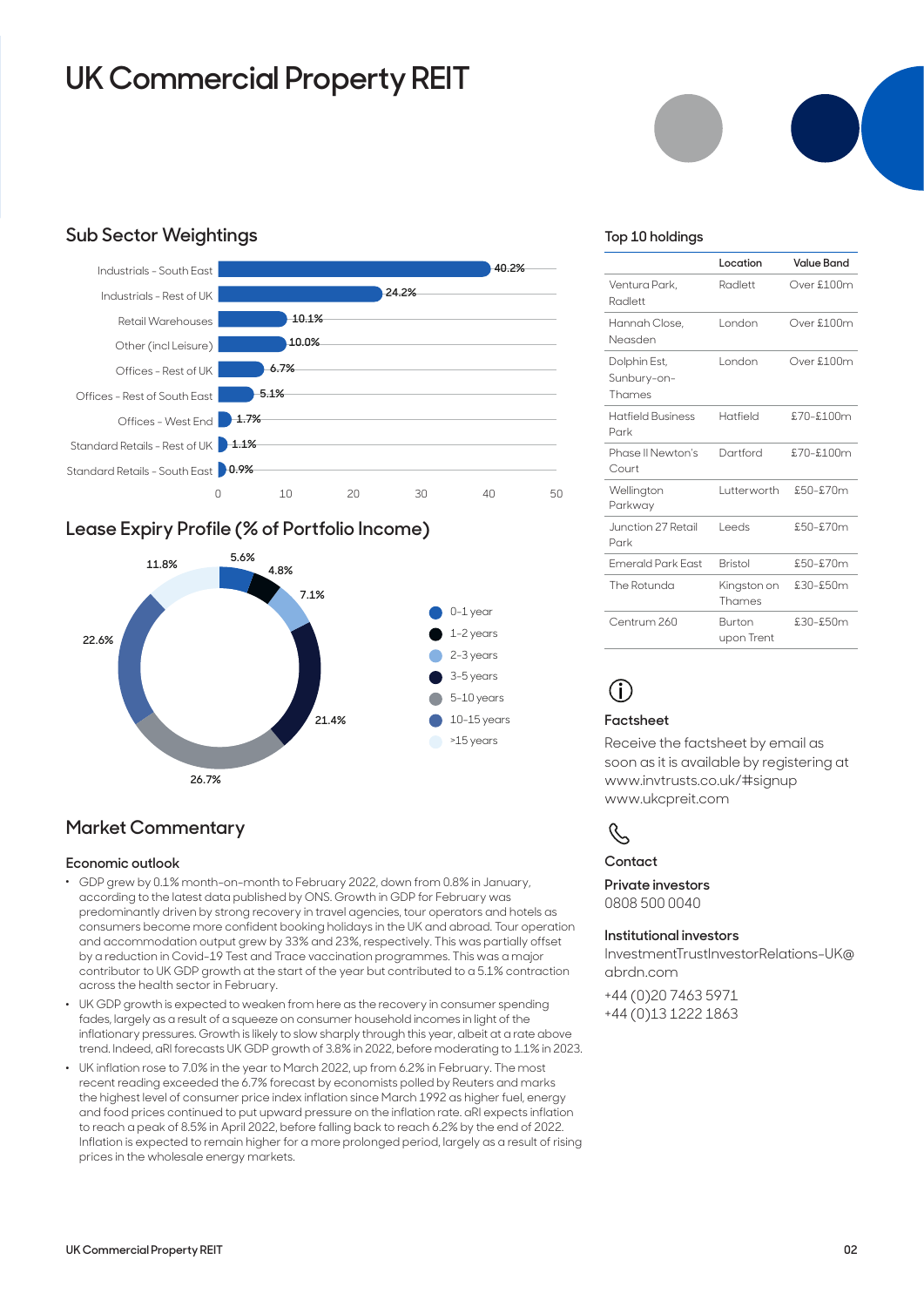# **UK Commercial Property REIT**

- . The UK labour market continued to tighten in the three months to February. While employment growth has slowed; the unemployment rate fell and now sits at 3.8%. The tighter labour market is being reflected in nominal pay growth data which increased by 5.4% in the 12 months to February 2022, according to the ONS. However, real wages are falling as pay growth is failing to keep pace with inflation, with households likely to face falling income through much of this year.
- . At its meeting on 16 March 2022, the Bank of England's Monetary Policy Committee (MPC) voted by a majority of 8-1 to increase the Bank Rate by 0.25% to 0.75%. aRI now expects the Bank of England to hike rates to 1.25% by the end of this year, and to start to run down its balance sheet by selling the bonds it has built up in its Quantitative Easing (QE) processes by mid-year. Two further hikes are then expected in 2023, taking rates to 1.75%. As such, UK monetary policy will be actively slowing the economy by the end of the forecast period.

#### **Occupier trends**

- . Office take-up in Central London showed signs of recovery in 2021 and totalled 9.1 million square feet, which was 63% higher than in 2020 but remained down on the 10-year average of 12.2 million square feet. However, according to CBRE, take-up in both January and February 2022 was down significantly on the 10-year monthly average, by 47% and 33% respectively, likely in response to the shock of the Omicron variant of Covid-19.
- . Looking forward, we expect occupational demand to continue to narrow on best-in-class office accommodation, as wellness and ESG factors increasingly weigh on occupier decision making. The weaker economic environment is also likely to lead to poorer business sentiment and reduced job growth, leading to a fall in overall office demand. These factors will serve to expedite the polarisation of the office sector and secondary office accommodation is likely to suffer as a result.
- . The industrial and logistics sector continues to benefit from a positive supply/demand dynamic and, according to CoStar data, UK leasing activity topped 110m square feet in 2021, 20% higher than the previous year. With the UK-wide vacancy rate understood to be around 3% and development availability remaining constrained, we expect robust rental growth to continue within this sector. Additionally, around 30% of leased industrial space in 2021 had a BREEAM rating of very good or better and we anticipate the adoption of ESG considerations within the sector will continue to rise.
- . The retail sector surprised to the upside in January 2022 as total sales rose by 1.9%, despite the impact of the Omicron variant. The proportion of non-food online retail sales also continued to trend downwards and fell to 21.4% in February 2022, down from the February 2021 peak of 43%. However, rising inflation and the cost-of-living crisis are likely to impact consumer spending and this will be most patently felt in the discretionary end of the market. In contrast, budget and discount retailers are in line to benefit. We expect occupier sentiment to weaken as a result and the prospect for rental value growth remains remote.

#### **Investment trends**

. Over Q1 2022, UK investment volumes reached approximately £16.1 billion, according to RCA, which was 9% ahead of the 10-year quarterly average and represented the highest Q1 volume since 2015. Overseas capital continued to dominate and accounted for 59.1% of capital deployed in Q1 2022. The US remains the principal source of investment in the UK commercial real estate market, totalling £6.2 billion in the first three months of the year.

- . Investor focus is showing signs of narrowing, particularly within the office sector, where investors are primarily targeting prime central London assets. Of the £5.35 billion invested in the office sector in Q1 2022, 49.9% was invested in just three central London assets, the largest of which was NPS' purchase of 5 Broadgate for £1.21 billion. Therefore, while the overall office investment numbers look positive, they do not tell the full story.
- . In the industrial sector, Q1 transaction volumes totalled £4.7 billion. While this was slightly down on the same period in 2021, it is in fact 103% higher than the 10-year quarterly average, once again demonstrating the sector's popularity. Yields have continued to tighten over the previous 12 months, with prime industrial yields in Greater London now at 2.85%, according to CBRE.
- . The retail market continues to be driven by the retail warehouse sector, where yields have come in between 150-275 basis points (bps) since March 2021. Investors have been primarily focused on discount and budget led schemes with little exposure to fashion retailers. However, as yields have compressed markedly over the last 12 months and the income yield differential between retail parks and other sought-after sectors has narrowed, there is an indication that some investors are moving up the risk curve in search of yield.
- . The alternatives sector continued to grow in Q1 and accounted for 33% of total transaction volumes over the quarter. The private residential (PRS) and purpose-built student accommodation (PBSA) sectors remained the focus for investors as they were drawn to the sectors' income resilience that they provide, as illustrated by high levels of rent collection in the midst of the covid pandemic. As a result, over £4 billion was invested into the sectors over the quarter.

#### **Investment themes**

- . UK real estate recorded an incredibly strong performance in 2021 and some of that momentum has continued into 2022. As has been the case for some time now, investor focus remains very narrow with the industrial sector remaining the key sector call. Yields for this sector have compressed again, with the prime yield for multilet estates in Greater London reaching a new record of 2.85%, according to CBRE. While the occupier market remains strong, supporting our view that rental growth still has further to go, we believe that yield compression has run its course for the sector.
- . Yields in the retail warehouse sector have come in quicker and to a greater extent than expected. Prime yields for retail parks have moved to 4.5% over the last 12 months and we are of the view that the capital cycle for this sector has largely run its course, particularly for open market rental value growth linked properties. Retail parks with the correct line-up, where rents are linked to inflation, should continue to be sought after in the current environment.
- . With rising inflation, consumer spending will come under pressure this year. This will be felt most acutely by discretionary-led retail. However, the supermarket sector is still sought after, particularly the discount end where Aldi and Lidl continue to gain market share. Indeed, year-on-year sales comparable data for Lidl and Aldi illustrates positive momentum. Supermarket operators are better placed to pass on inflation to consumers in the current environment.
- . ESG considerations for UK real estate were already fundamental for both sector and asset projections. The Covid-19 pandemic accelerated this trend, but with the current energy crisis, the pathway to net zero carbon has been expedited even further. A lot of the focus to date has centred on the office sector, but it is equally as pertinent for all UK commercial real estate sectors.